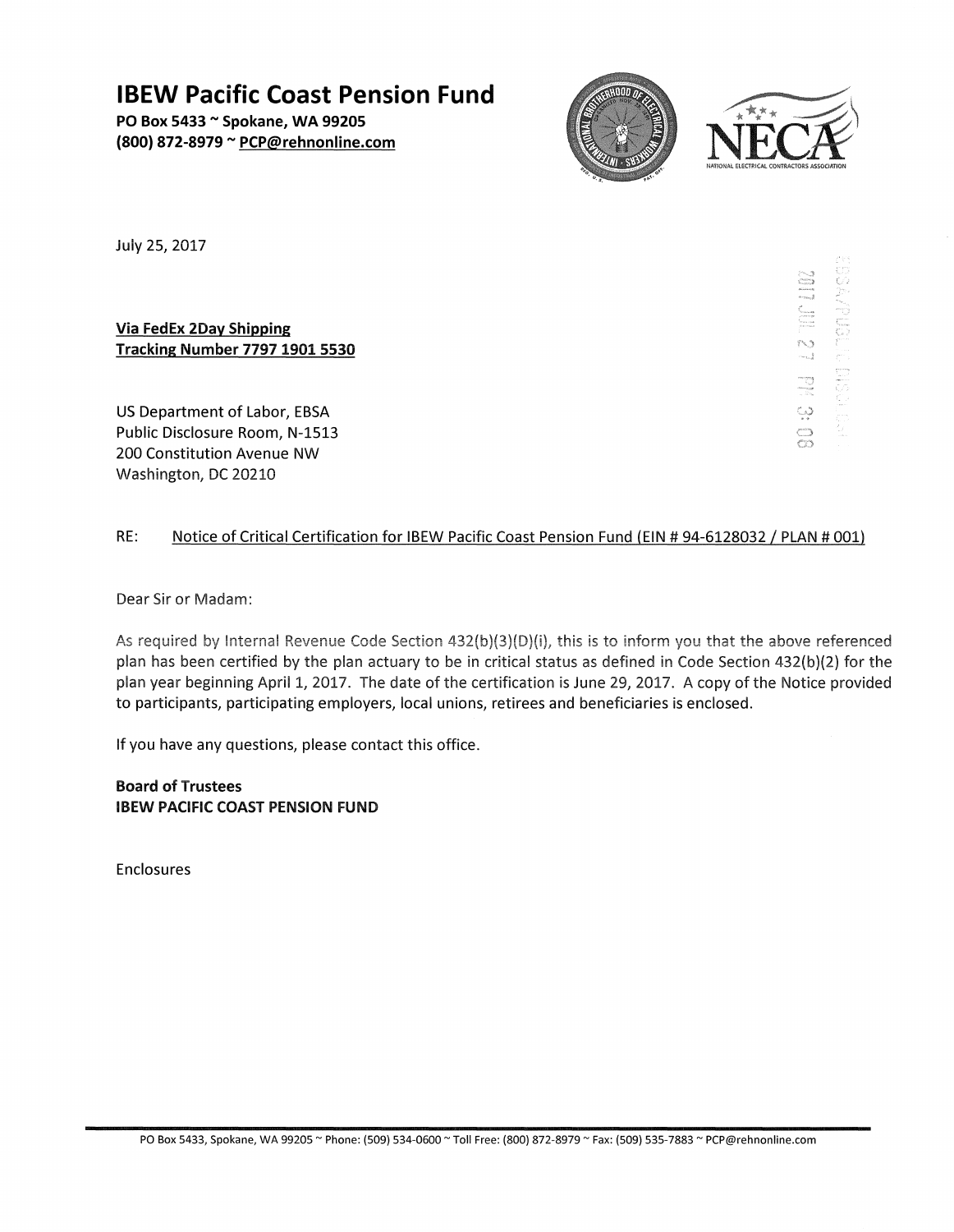IBEW Pacific Coast Pension Fund PO Box 5433 Spokane, WA 99205



July 25, 2017

| TO:             | Participants, Beneficiaries, Contributing Employers and Local Unions<br>Department of Labor (DOL)<br>Pension Benefit Guaranty Corporation (PBGC)                                                        |
|-----------------|---------------------------------------------------------------------------------------------------------------------------------------------------------------------------------------------------------|
| <b>FROM:</b>    | Board of Trustees<br><b>IBEW Pacific Coast Pension Plan</b>                                                                                                                                             |
| <b>SUBJECT:</b> | Notice of Actuary's Certification of Critical Funding Status of the<br>I.B.E.W. Pacific Coast Pension Plan (the "Plan") under the<br>Pension Protection Act of 2006 ("PPA") for the 2017-2018 Plan Year |

**This is to inform you that on June 29, 2017, the Plan's actuary certified to the** U.S. **Department of Treasury,**  and also to the Plan's Board of Trustees, that the Plan continues to be in critical status (as defined under the Pension Protection Act of 2006 ("PPA") and also known as "Red Zone" status) for the Plan Year beginning April 1, 2017. Federal law requires that you receive this notice.

## CRITICAL STATUS

In recent years, the Board of Trustees has taken steps to bring the Plan's liabilities into balance with its assets. Despite these efforts, there remains a shortfall that must be addressed through the Rehabilitation Plan during the Rehabilitation Period in order for the Plan to comply with the requirements of the PPA. The Plan has been certified to be in critical status each year since the Plan Year that began April 1, 2009. The Plan continues to be considered to be in critical status for the Plan Year beginning April 1, 2017 because it has funding problems. More specifically, the Plan's actuary has determined that the Plan has a projected funding deficiency within ten years (taking into account any amortization extensions). Other tests may also apply.

## **REHABILITATION PLAN**

Federal law requires pension plans in critical status to adopt a rehabilitation plan aimed at restoring the financial health of the plan. This is the ninth year the Plan has been in critical status. The law permits pension plans to reduce, or even eliminate, benefits called "adjustable benefits" as part of a rehabilitation plan. On July 22, 2009, you were notified that the Plan reduced or eliminated certain adjustable benefits. On, July 22, 2009, you were also notified that the Plan was no longer permitted to pay benefits in any of the following forms: (1) lump sums in excess of \$3,500; (2) benefits under the Social Security Level Income Option; or (3) any other payment form in excess of the monthly amount paid under a single lifetime annuity while it is in critical status.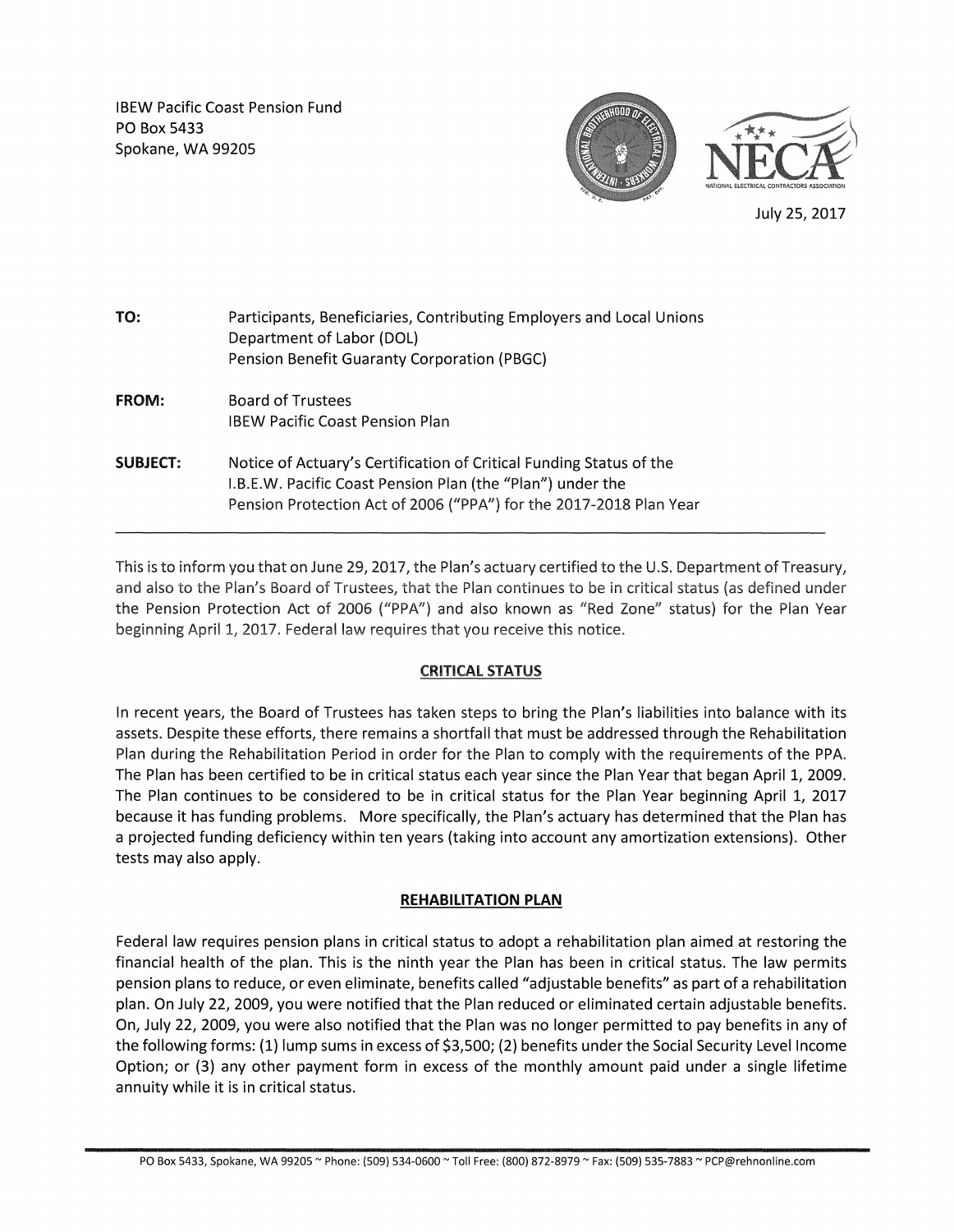The Board of Trustees of the Plan must annually review and, if necessary, update the rehabilitation plan and its schedules. If it determines that further benefit reductions are necessary, you will receive a separate notice in the future identifying and explaining the effect of those reductions. Any reduction of adjustable benefits will not reduce the level of a Participant's basic benefit payable at Normal Retirement. In addition, the reductions may only apply to Participants and Beneficiaries whose benefit commencement date is on or after July 22, 2009.

Under the Rehabilitation Plan as originally approved by the Trustees, the Plan was expected to emerge from critical status by the end of its rehabilitation period (March 31, 2023). In the most recent Update of the Rehabilitation Plan approved by the Trustees, the Plan's expected date of emergence from critical status was deferred until 2051.

## **ADJUSTABLE BENEFITS**

When the Plan was initially certified to be in critical status for the Plan Year beginning April 1, 2009, you were informed that the following adjustable benefits could be reduced or eliminated as described in some of the Schedules to the Rehabilitation Plan adopted by the Board of Trustees.

- Pre-Retirement Death Benefit (60 monthly payments of accrued benefit to Beneficiary)
- Pre-Retirement Death Benefit (Lump sum payment of 50% of Contributions to Beneficiary)
- Disability Pension (if not already in pay status)
- Early Retirement Pension
- Rule of 85 Pension
- Five-Year Guarantee or Certain Feature for Life Annuity
- 100% Husband-and-Wife Pension
- Subsidy and Reversionary Features of 75% Husband-and-Wife Pension
- Subsidy and Reversionary Features of 50% Husband-and-Wife Pension

On July 8, 2009, the Board of Trustees amended the Plan Document to provide the Rehabilitation Plan and you were informed of the specific benefits that were subject to reduction or elimination under certain Schedules to the Rehabilitation Plan. Over time, required updates to the Rehabilitation Plan may require further increases in contributions and/or the further reduction or elimination of adjustable benefits. You will be notified of any such actions taken by the Board of Trustees.